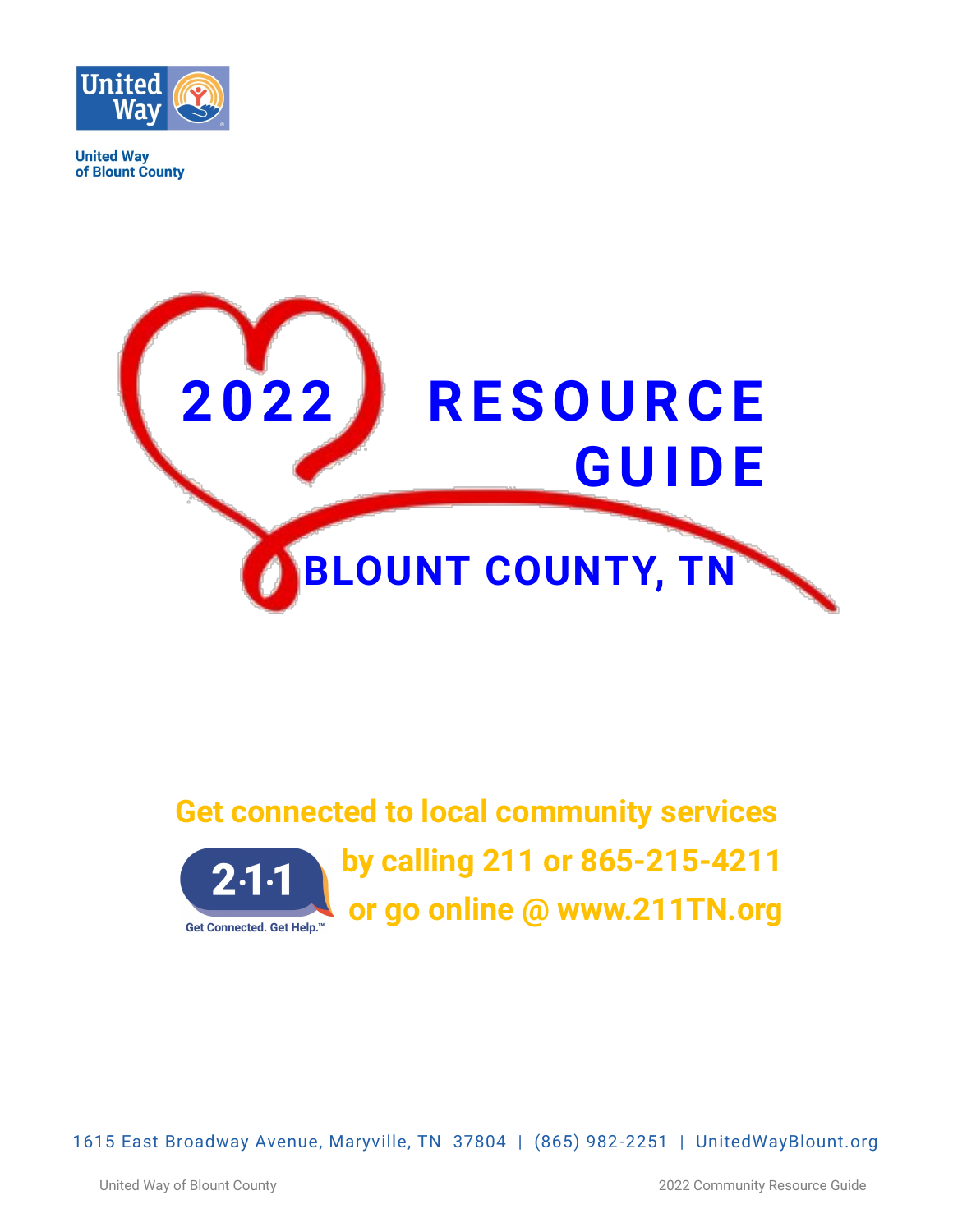# **TABLE OF CONTENTS**

| Support Groups and Information  10 |
|------------------------------------|
|                                    |
|                                    |
|                                    |
|                                    |
|                                    |
|                                    |
|                                    |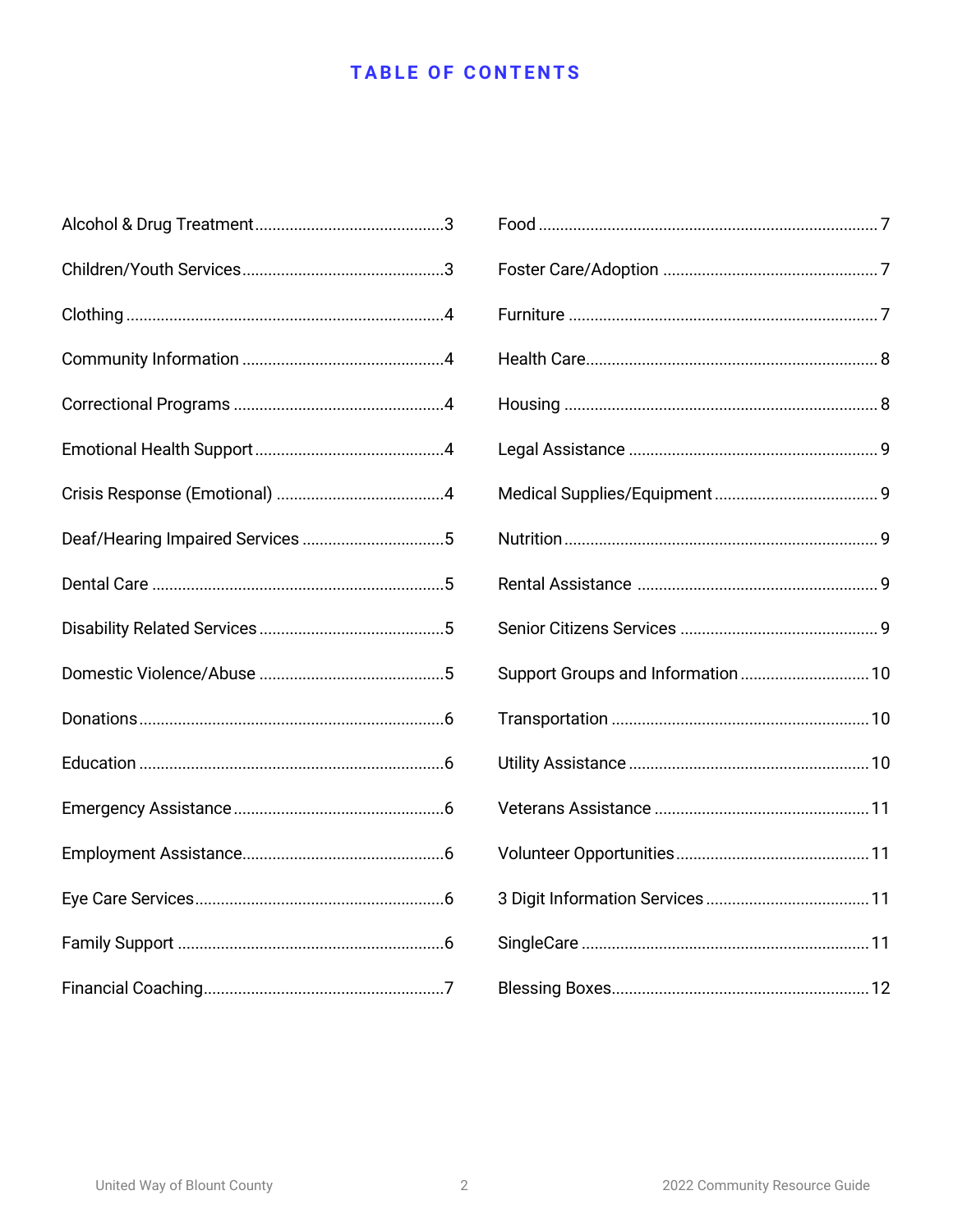# **ALCOHOL & DRUG TREATMENT**

|  | Wears Valley Ranch  865-429-0372 |
|--|----------------------------------|
|--|----------------------------------|

# *Halfway Houses*

| Hope of East TN-Sober Living House-Women       |  |
|------------------------------------------------|--|
|                                                |  |
| Jellinek Center, Inc. (men only)  865-525-4627 |  |
| Midway Rehabilitation Center 865-522-0301      |  |
|                                                |  |

# *Inpatient*

Blount Memorial Hospital Emotional Health

| & Recovery Center 865-981-2300                |            |
|-----------------------------------------------|------------|
| Cherokee Health Systems 1-866-231-4477        |            |
| Cornerstone of Recovery 865-970-7747          |            |
| Jellinek Center, Inc. (men only) 865-525-4627 |            |
| <b>McNabb Center</b>                          |            |
| ContorDointo                                  | 0655221701 |

| Gateway Center (adolescent)  865-524-5757 |  |
|-------------------------------------------|--|
|                                           |  |
| ReUnite Ministries  865-984-9200          |  |
| True Purpose Ministries  865-681-4861     |  |

# *Outpatient*

| <b>Blount Memorial Hospital Emotional Health</b> |  |
|--------------------------------------------------|--|
| & Recovery Center 865-981-2300                   |  |
| Bradford Health Center  865-693-9326             |  |
| Century Harvest Farms 865-229-2164               |  |
| Florence Crittenton Agency 865-602-2021          |  |
| McNabb Center                                    |  |
| Adolescents 865-681-6990 or 865-544-5005         |  |
|                                                  |  |
|                                                  |  |
| True Purpose Ministries 865-681-4861             |  |

# **CHILDREN/YOUTH SERVICES**

# *Child Care Referral*

Child Care Resource & Referral............. 865-974-7750

# *Children/Youth Residential Housing*

Florence Crittenton Agency................. 865-602-2021

### *Preschool*

| Blount County Head Start  865-982-1141    |  |
|-------------------------------------------|--|
| Blount County Schools Pre-K  865-984-1212 |  |
| Maryville City Schools Pre-K 865-982-7121 |  |

### *Other*

| Alnwick Community Center 865-724-1712            |  |
|--------------------------------------------------|--|
| Big Brothers/Big Sisters  865-523-2179           |  |
| Blount County Parks & Recreation 865-983-9244    |  |
| <b>Blount County Rescue Squad</b>                |  |
| Junior Squad Volunteers 865-984-9315             |  |
| Boy Scouts of America  865-588-6514              |  |
| Boys & Girls Club of Blount County  865-232-1240 |  |
| <b>CASA-Court Appointed Special Advocates</b>    |  |
|                                                  |  |
| Department of Children's Services                |  |
| Blount County  865-981-2366                      |  |
| To Report Child Abuse  1-877-237-0004            |  |
| Girl Scouts of the Southern Appalachians         |  |
|                                                  |  |
| <b>Great Smoky Mountains Institute</b>           |  |
|                                                  |  |
| Imagination Library (Maryville Kiwanis & Blount  |  |
| County Public Library)  865-982-0981             |  |
| Junior Achievement of East Tennessee             |  |
|                                                  |  |
| <b>McNabb Center</b>                             |  |
|                                                  |  |
| Life Skills Classes 865-544-5005                 |  |
| Parenting Classes 865-591-7630                   |  |
| Runaway Shelter & Safe Place  865-523-2689       |  |
| New Hope Children's Advocacy Center              |  |
|                                                  |  |
| Pregnancy Resource Center (STEP life skills)     |  |
|                                                  |  |
| Secret Safe Place for Newborns of Tennessee      |  |
|                                                  |  |
|                                                  |  |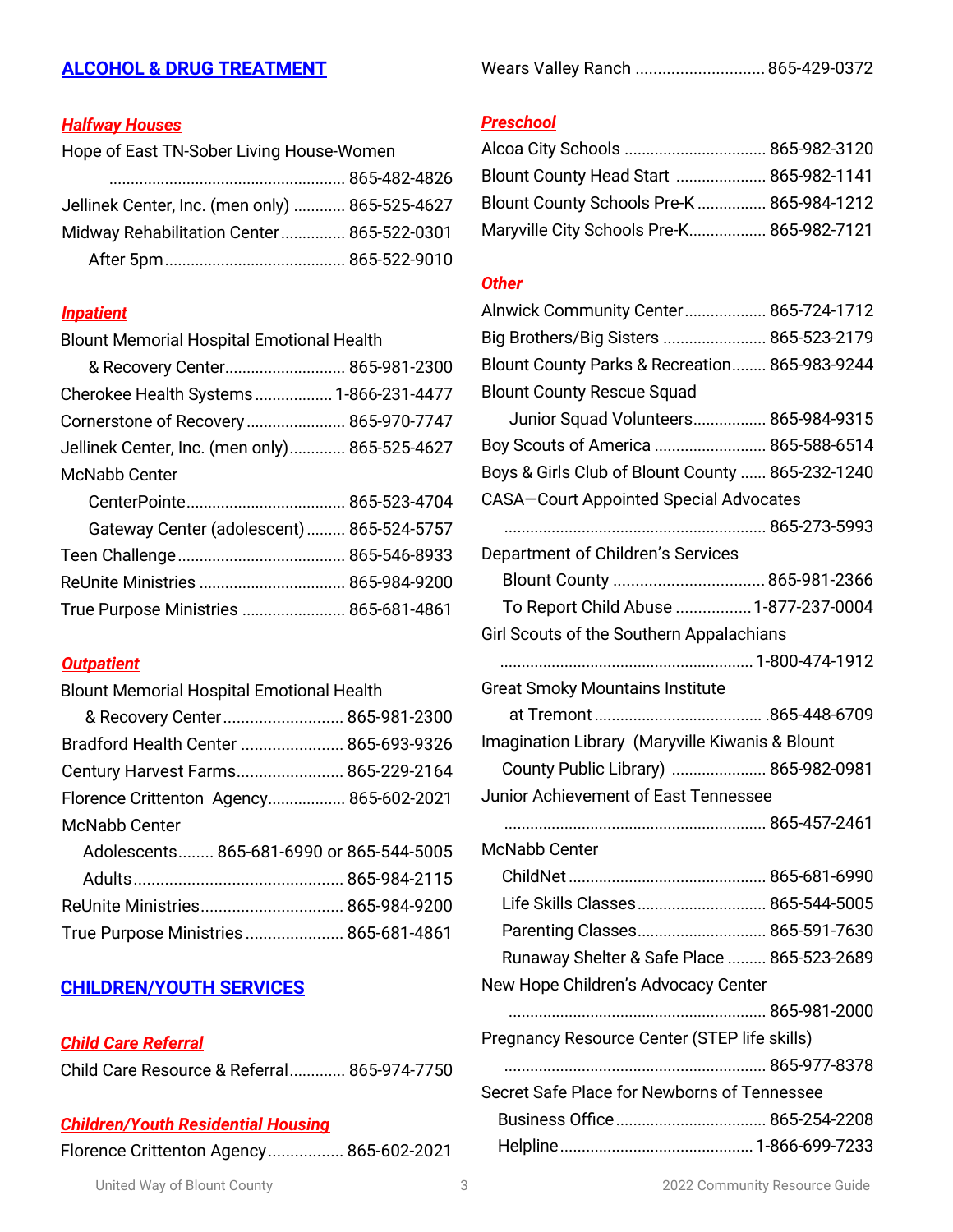| Relative Caregiver Program 865-335-6808 |  |
|-----------------------------------------|--|
|-----------------------------------------|--|

# **CLOTHING**

| Alnwick Community Center  865-724-1712         |  |
|------------------------------------------------|--|
| Chilhowee Baptist Center  865-981-2992         |  |
| Cross Ministries (near Seymour) 865-579-6192   |  |
| Fairview United Methodist Church  865-983-2080 |  |
|                                                |  |
| Goodwill Industries 865-984-5296               |  |
|                                                |  |
|                                                |  |
| Louisville Christian Assistance Center         |  |
|                                                |  |

# **COMMUNITY INFORMATION**

| Asset Limited Income Constrained Employed        |
|--------------------------------------------------|
|                                                  |
| Better Business Bureau  865-692-1600             |
| <b>Blount County Chamber of Commerce</b>         |
|                                                  |
| <b>Blount County Department of</b>               |
| Environmental Health 865-681-9301                |
| Blount County Health Department 865-983-4582     |
| Blount County Parks & Recreation 865-983-9244    |
| Blount County Public Library  865-982-0981       |
| Catholic Hispanic Ministry  865-637-4769         |
|                                                  |
| <b>East Tennessee Community</b>                  |
|                                                  |
| Foothills Land Conservancy  865-681-8326         |
| Hispanic Chamber of Commerce  865-659-4652       |
|                                                  |
| Keep Blount Beautiful  865-681-4809              |
| Knoxville Area Urban League  865-524-5511        |
| Leadership Blount  865-984-9368                  |
| Little River Watershed Association  865-980-2130 |
| University of Tennessee Extension Service        |
|                                                  |
| <b>CORRECTIONAL PROGRAMS</b>                     |

| Blount County Juvenile Court 865-273-5945  |  |
|--------------------------------------------|--|
| ETHRA-Community Corrections  865-681-9161  |  |
| ETHRA - Misdemeanor Probation 865-681-9161 |  |
|                                            |  |
| State Probation & Parole  865-981-2360     |  |

### **EMOTIONAL HEALTH SUPPORT**

| Alcoholics Anonymous 865-522-9667                  |  |
|----------------------------------------------------|--|
| <b>Blount Memorial Hospital Emotional Health</b>   |  |
| & Recovery Center 865-981-2300                     |  |
| Celebrate Recovery  865-924-8926                   |  |
| COMPASSion Counseling 865-724-2325                 |  |
| CONTACT Care Line 865-584-4424                     |  |
| <b>Florence Crittenton Agency</b>                  |  |
|                                                    |  |
|                                                    |  |
| <b>Mental Health Association of East Tennessee</b> |  |
| Screenings & Information  865-584-9125             |  |
| National Alliance on Mental Illness (NAMI)         |  |
|                                                    |  |
| New Hope Children's Advocacy Center                |  |
|                                                    |  |
| Pregnancy Resource Center 865-977-8378             |  |

# **CRISIS RESPONSE (EMOTIONAL)**

| CONTACT Care Line 865-584-4424              |  |
|---------------------------------------------|--|
| Haven House Crisis Line (Domestic Violence) |  |
|                                             |  |
| McNabb Center                               |  |
| Crisis Stabilization Unit  865-541-6958     |  |
| Family Crisis Line 865-637-8000             |  |
| Mobile Crisis Unit 865-539-2409             |  |
| Sexual Assault Crisis Line 865-522-7273     |  |
|                                             |  |
| New Hope Children's Advocacy Center         |  |
|                                             |  |
| <b>Sheriff's Department</b>                 |  |
| Domestic Violence Unit 865-273-5116         |  |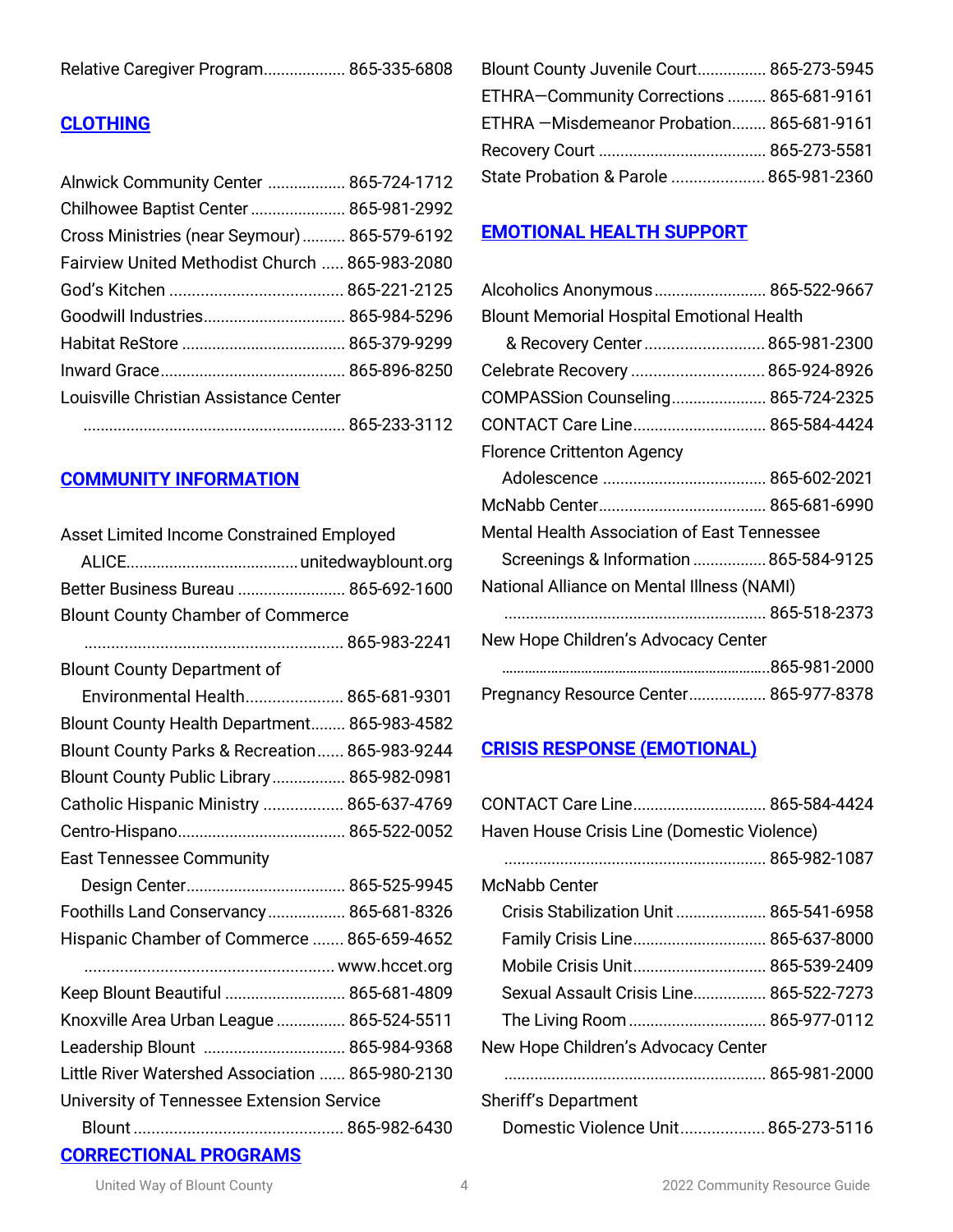# **DEAF/HEARING IMPAIRED SERVICES**

| <b>Blount Hearing and Speech Services</b>         |
|---------------------------------------------------|
|                                                   |
| Knoxville Center of the Deaf                      |
| www.kcdtn.org 865-579-0832                        |
|                                                   |
| Tennessee School for the Deaf 865-579-2500        |
| Tennessee Relay (TTY for Deaf, Deaf-Blind,        |
| Hard-of-Hearing, or Speech Disabled) 711          |
|                                                   |
| Speech-to-Speech  1-866-503-0264                  |
| TTY/PC Users 1-800-848-0298                       |
|                                                   |
| <b>Tennessee Vocational Rehabilitation Center</b> |
| Employment for Disabled865-981-2382               |
| The Hearing & Speech Foundation                   |
| (Hearing Aid Assistance, Auditory Therapy         |
| Services, Audiological Assessments)               |
|                                                   |
| University of Tennessee                           |
| Hearing & Speech Center 865-974-5453              |
| University Genetic Center 865-305-9030            |

# **DENTAL CARE**

| <b>Blount County Community Action Agency</b> |  |
|----------------------------------------------|--|
|                                              |  |
|                                              |  |

# **DISABILITY RELATED SERVICES**

| Access Program (Employment) 865-336-9200                                                                                                                                                         | Tennessee Department of Human Services<br>Adult Protective Services  865-981-2350                                |
|--------------------------------------------------------------------------------------------------------------------------------------------------------------------------------------------------|------------------------------------------------------------------------------------------------------------------|
| <b>Blount County Parks &amp; Recreation</b><br>Cerebral Palsy Center (adults)865-523-0491<br>Department of Intellectual &<br>Developmental Disabilities865-588-0508<br>East Tennessee Children's | <b>Sexual Abuse</b><br>Sexual Assault Center of East Tennessee<br>A Division of McNabb Center Office865-558-9040 |
| United Way of Blount County<br>5                                                                                                                                                                 | 2022 Community Resource Guide                                                                                    |

| Rehabilitation Center  865-690-8961               |
|---------------------------------------------------|
|                                                   |
|                                                   |
| with Special Needs 865-984-4326                   |
| Gate-Gateway to Independence 865-317-4283         |
| Heartland Services (Intellectual)  865-983-5522   |
| LTVEC Birth to Three Program 865-982-3357         |
|                                                   |
|                                                   |
| Children's Special Services865-549-5244           |
| <b>Tennessee Vocational Rehabilitation Center</b> |
| Employment for Disabled 865-981-2382              |
|                                                   |

# **DOMESTIC VIOLENCE/ABUSE**

#### *Child Abuse Intervention*

| New Hope Children's Advocacy Center                |  |
|----------------------------------------------------|--|
|                                                    |  |
| Nurture the Next (Prevent Child Abuse)             |  |
| 24-hr helpline  1-800-356-6767                     |  |
| <b>Tennessee Department of Children's Services</b> |  |
|                                                    |  |
| To report child abuse 1-877-237-0004               |  |
|                                                    |  |

# *Elder Abuse*

| <b>Blount County Community Action Agency</b>  |  |
|-----------------------------------------------|--|
| Office On Aging865-983-8411                   |  |
| ETHRA-Legal Assistance for Elderly            |  |
|                                               |  |
| McNabb Center                                 |  |
| Family Crisis Center 865-637-8000             |  |
| <b>Tennessee Department of Human Services</b> |  |
| Adult Protective Services  865-981-2350       |  |
|                                               |  |

### *Sexual Abuse*

| Sexual Assault Center of East Tennessee        |  |  |
|------------------------------------------------|--|--|
| A Division of McNabb Center Office865-558-9040 |  |  |
|                                                |  |  |
|                                                |  |  |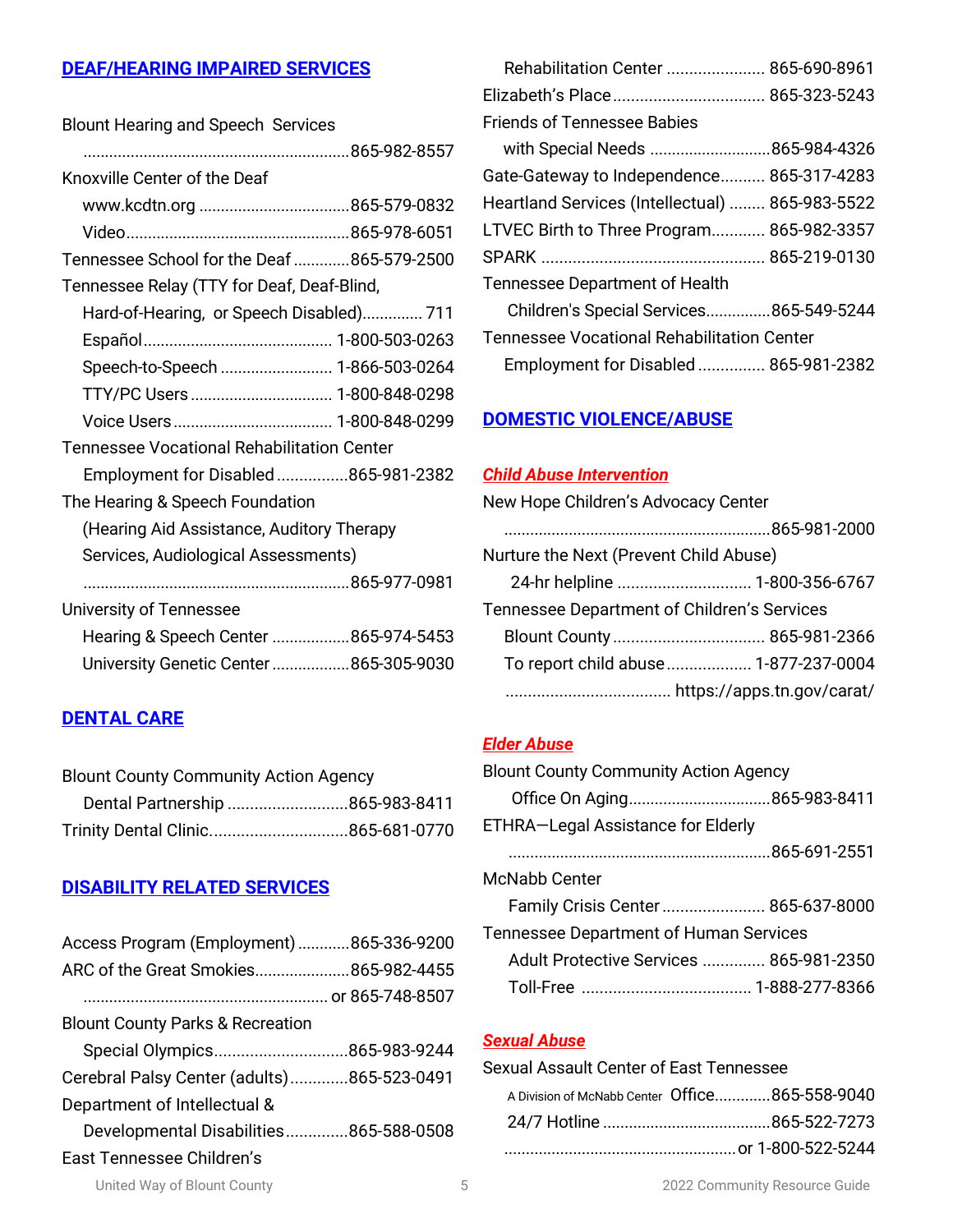### *Spouse Abuse*

Blount County Sheriff's Department

| District Attorney General's Office  865-273-5600 |  |
|--------------------------------------------------|--|
| Haven House (Safe House) 865-982-1087            |  |
|                                                  |  |
| <b>McNabb Center</b>                             |  |
| Family Crisis Center  865-637-8000               |  |
| National Domestic Violence 1-800-799-7233        |  |
|                                                  |  |

### *Public School Systems*

| Family Resource Center 865-984-0531 |  |
|-------------------------------------|--|
| Blount County Schools 865-984-1212  |  |
| Family Resource Center 865-980-1364 |  |
| Maryville City Schools 865-982-7121 |  |
| Family Resource Center 865-982-6473 |  |
|                                     |  |

# **EMERGENCY ASSISTANCE**

| Blount County Rescue Squad  865-984-9315 |  |
|------------------------------------------|--|
| Rural Metro–Ambulance 865-982-2500       |  |
| Tennessee Poison Center 1-800-222-1222   |  |

## **EMPLOYMENT ASSISTANCE**

| American Job Center  865-379-5525                 |  |  |
|---------------------------------------------------|--|--|
| Century Harvest Farms 865-229-2164                |  |  |
|                                                   |  |  |
| Senior Community Service Employment Program       |  |  |
|                                                   |  |  |
| <b>Tennessee Vocational Rehabilitation Center</b> |  |  |
| Employment for Disabled  865-981-2382             |  |  |

# **EYE CARE SERVICES**

| Eye Care America                         |  |
|------------------------------------------|--|
| Free Glaucoma Testing 1-877-887-6327     |  |
| Senior Eye Exam/Treatment 1-877-887-6327 |  |

| Senior Eye Exam/Treatment 1-877-887-6327 |  |
|------------------------------------------|--|
|                                          |  |
| Library for the Blind 1-800-342-3308     |  |
| School for the Blind  1-615-231-7300     |  |

# **FAMILY SUPPORT**

| Blount County Health Department 865-983-4582 |  |
|----------------------------------------------|--|
| <b>Community Worx</b>                        |  |
| Christmas Wishes  865-268-9822               |  |
| Closet, Gap, & Prayers 865-268-9823          |  |
|                                              |  |
| McNabb Center                                |  |

# **DONATIONS**

| Chilhowee Baptist Center  865-981-2992      |  |
|---------------------------------------------|--|
|                                             |  |
| Goodwill Industries (pick up)  865-584-7726 |  |
| Habitat ReStore (pick up)  865-379-9299     |  |
|                                             |  |
| Louisville Christian Assistance Center      |  |
|                                             |  |
| Second Chance Thrift Store (Family Promise) |  |
|                                             |  |
|                                             |  |

# **EDUCATION**

### *Adult Education*

| <b>Adult Education</b>                            |
|---------------------------------------------------|
| High School Equivalency & ESL                     |
|                                                   |
| <b>Blount County Habitat for Humanity</b>         |
|                                                   |
| <b>Great Smoky Mountains Institute at Tremont</b> |
| Environmental Education Center  865-448-6709      |
| University of Tennessee Extension                 |
| Services (Blount) 865-982-6430                    |

# *College & Universities*

| Pellissippi State Community College  865-981-5300 |  |
|---------------------------------------------------|--|
| University of Tennessee  865-974-1000             |  |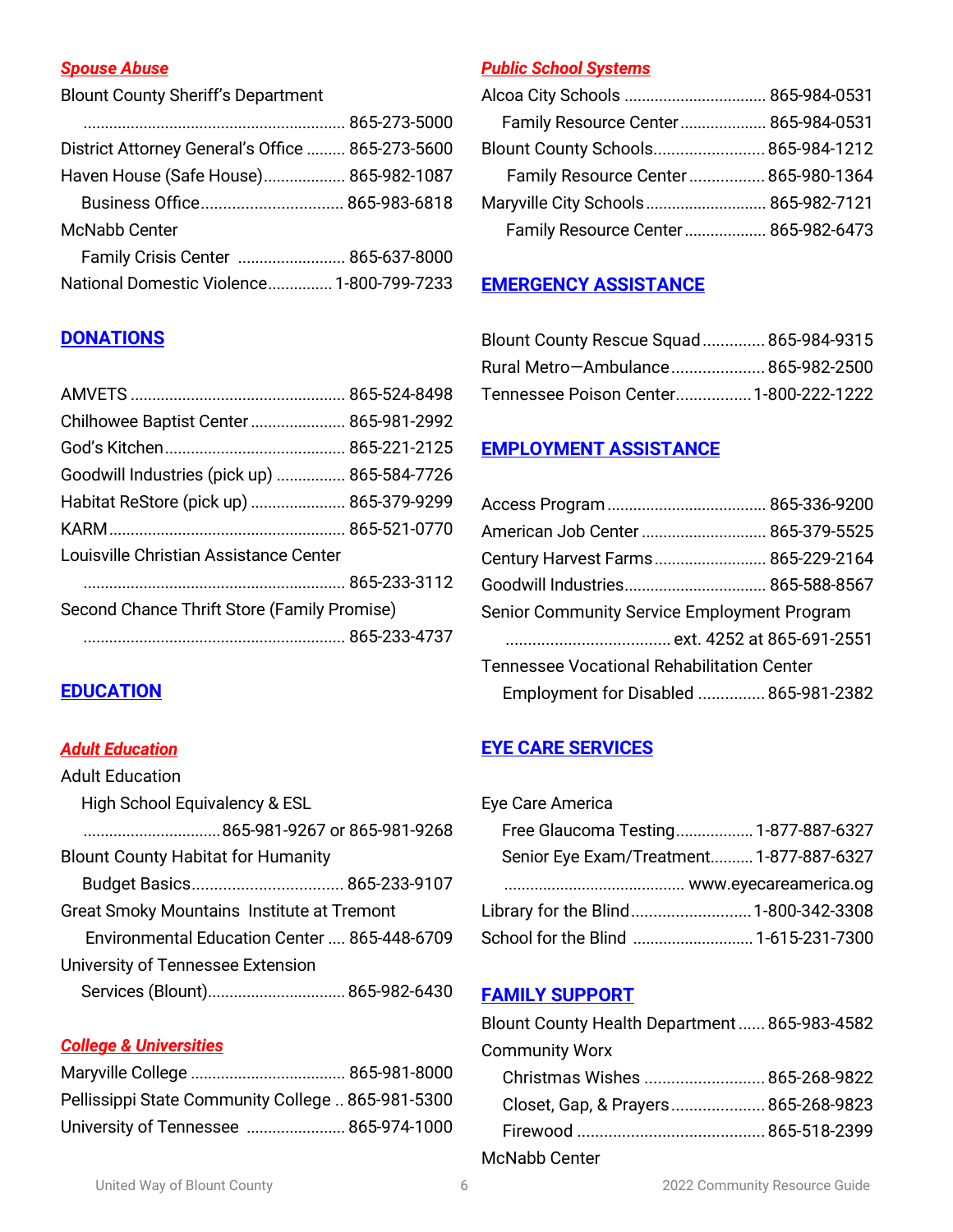| Parenting Classes 865-591-7630                |  |
|-----------------------------------------------|--|
| Runaway Shelter and Safe Place 865-523-2689   |  |
| Strengthening Families Program  865-544-5005  |  |
| Pregnancy Resource Center865-977-8378         |  |
| Secret Safe Place for Newborns of Tennessee   |  |
| Business Office  865-254-2208                 |  |
|                                               |  |
| Senior Citizens Home Assistance  865-983-4710 |  |
| Relative Caregiver Program 865-335-6808       |  |

### **FINANCIAL COACHING**

| <b>Blount County Habitat for Humanity</b> |  |
|-------------------------------------------|--|
| Budget Basics ext. 2 at 865-982-8717      |  |
| <b>Good Neighbors of Blount County</b>    |  |
| Budgeting Program  865-681-5420           |  |
|                                           |  |
|                                           |  |

### **FOOD**

#### *Food Bank*

| Second Harvest Food Bank  865-243-8242 |  |
|----------------------------------------|--|
|                                        |  |

### *Food Pantries*

| Chilhowee Baptist Center  865-981-2992         |  |
|------------------------------------------------|--|
|                                                |  |
| Community Food Connection  865-977-4400        |  |
| Cross Ministries (near Seymour)865-579-6192    |  |
| Fairview United Methodist Church  865-983-2080 |  |
|                                                |  |
| Louisville Christian Assistance Center         |  |
|                                                |  |
|                                                |  |

### *Hot Meals*

Church of the Cove (Wednesdays) ......865-448-1929 God's Kitchen (2nd Saturdays) 1pm

Elite Fitness Studio parking lot ....... 865-221-2125 Hospitality on the Hill (Mondays) 5:30pm

Everett Hills Baptist Church ............865-982-7890

| Lord's Disciples Ministries (M,T,TH)      |  |
|-------------------------------------------|--|
|                                           |  |
| Salvation Army (Fridays-lunch)            |  |
| at Broadway United Methodist Church       |  |
|                                           |  |
| <b>Welcome Table</b>                      |  |
| (T) New Providence  865-983-0182          |  |
| (TH) First United Methodist  865-982-1273 |  |

### *Other Food Resources*

| <b>Blount County Community Action Agency</b>     |  |
|--------------------------------------------------|--|
|                                                  |  |
| Smoky Mountain Meals on Wheels 865-983-8411      |  |
| <b>Blount County Health Department (WIC)</b>     |  |
| Women, Infants & Children865-983-4582            |  |
|                                                  |  |
|                                                  |  |
| SCHAS Out Shopping 1-866-781-7095                |  |
| <b>Supplemental Nutrition Assistance Program</b> |  |
| Application for <b>SNAP</b> (DHS)  865-981-2350  |  |
| Legal Aid of East Tennessee  865-637-0484        |  |
| Savings Checkup Program 865-724-1219             |  |

# **FOSTER CARE/ADOPTION**

| Camelot of East Tennessee  1-800-390-6144        |  |
|--------------------------------------------------|--|
| CASA - Court Appointed Special Advocates         |  |
|                                                  |  |
| Department of Children's Services 1-877-327-5437 |  |
| Harmony Family Center  865-982-5225              |  |
| <b>McNabb Center</b>                             |  |
| Foster Care Program 865-544-5000                 |  |

### **FURNITURE**

| Chilhowee Baptist Center  865-981-2992              |  |
|-----------------------------------------------------|--|
| Cross Ministries (near Seymour)  865-579-6192       |  |
| Goodwill Industries  865-984-5296                   |  |
|                                                     |  |
| Louisville Christian Assistance Center 865-233-3112 |  |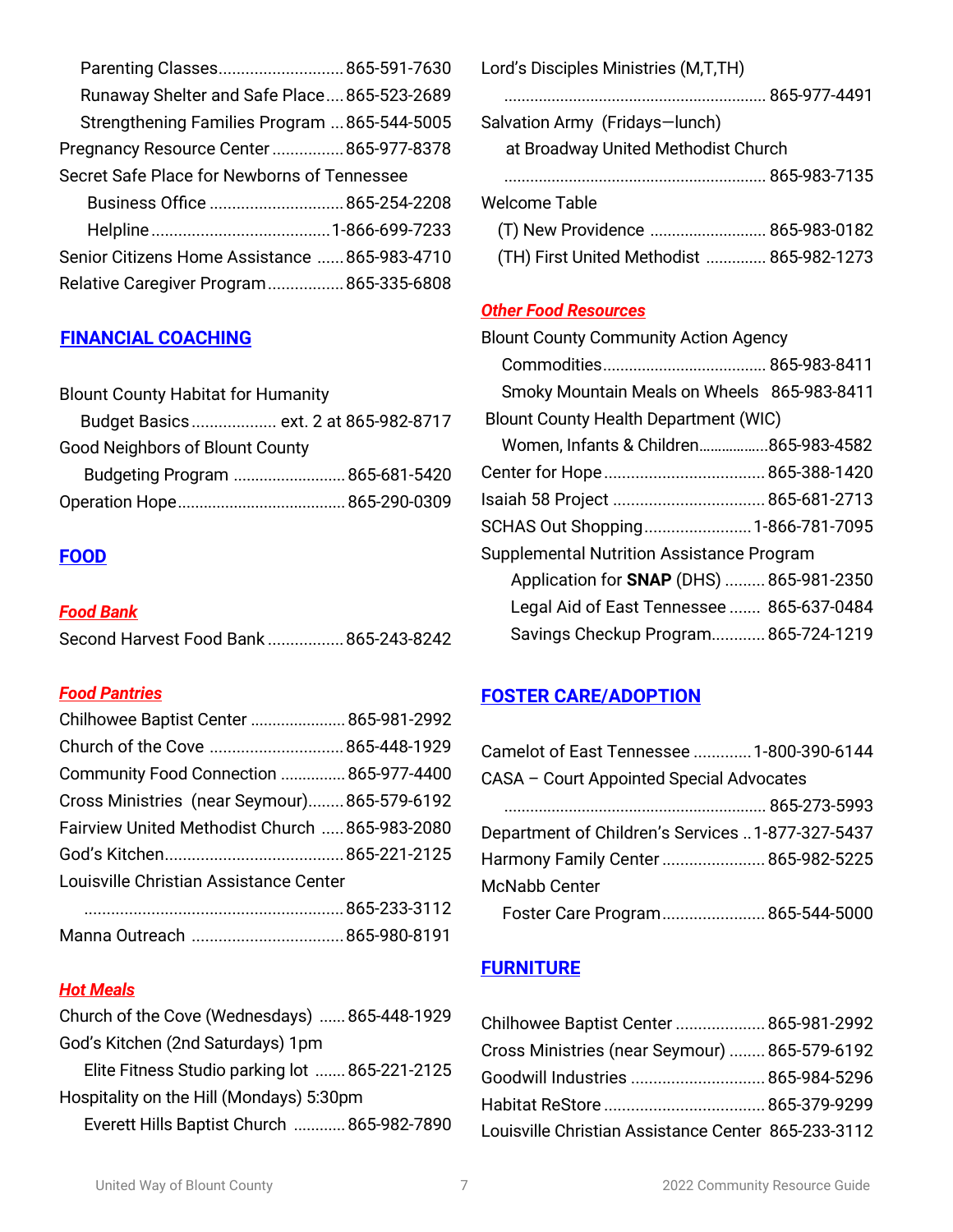# **HEALTH CARE**

### **Clinics**

| Blount County Health Department 865-983-4582 |  |
|----------------------------------------------|--|
| Confidential AIDS Testing 865-983-4582       |  |
| Cherokee Health Systems  865-273-1616        |  |
| Inter-Faith Health Clinic  865-546-7330      |  |

### *Hospitals*

| Blount Memorial Hospital 865-983-7211             |  |
|---------------------------------------------------|--|
| East Tennessee Children's Hospital 865-541-8000   |  |
| Fort Sanders Regional Medical Center 865-541-1111 |  |
| Parkwest Medical Center  865-373-1000             |  |
| Turkey Creek Medical Center 865-218-7011          |  |
| University of Tennessee Medical Center            |  |
|                                                   |  |

......................................................... 865-305-9000

#### *Insurance*

| Family Assistance Service Center  1-866-311-4287 |  |
|--------------------------------------------------|--|
|                                                  |  |
|                                                  |  |
| Savings Checkup Program  865-724-1219            |  |
| TennCare Connect  1-855-259-0701                 |  |
|                                                  |  |
|                                                  |  |

### *Other*

| Blount Hearing and Speech 865-412-7689         |
|------------------------------------------------|
| East Tennessee Kidney Foundation  865-288-7351 |
| <b>Epilepsy Foundation of East Tennessee</b>   |
|                                                |
| Eye Care America                               |
| Free Glaucoma Testing 1-877-887-6327           |
| Senior Eye Exam/Treatment 1-877-887-6327       |
|                                                |
| Pregnancy Resource Center 865-977-8378         |
| Remote Area Medical 865-579-1530               |
| The Hearing & Speech Foundation  865-977-0981  |

### **HOUSING**

### *Children's Residential Housing*

Florence Crittenton Agency................. 865-602-2021

### *Disability Housing*

| McNabb Center -Women  865-524-1312 |  |
|------------------------------------|--|
|                                    |  |

### *Home Ownership*

Blount County Habitat for Humanity...865-982-8717 Foothills Community Development..... 865-982-8692 Housing & Urban Development (HUD) 865-545-4370

### *Home Repair*

| <b>Blount County Community Action Agency</b>   |  |
|------------------------------------------------|--|
| Weatherization Program  865-983-8411           |  |
| <b>Blount County Habitat for Humanity</b>      |  |
| Home Repair Collaboration  865-233-9111        |  |
|                                                |  |
| Housing & Urban Development (HUD) 865-545-4370 |  |
|                                                |  |

### *Homeless*

| McNabb Center                  |  |
|--------------------------------|--|
| Firm Foundations  865-257-6706 |  |

### *Other Housing*

| <b>Maryville Housing Authority</b> |  |
|------------------------------------|--|
| Section 8 Program  865-983-4958    |  |
|                                    |  |
| <b>McNabb Center</b>               |  |
|                                    |  |
|                                    |  |

| Volunteers of America–Veterans             |  |
|--------------------------------------------|--|
| Reintegration/Stable Housing  865-524-3926 |  |

### *Shelters—Families*

| Family Promise of Blount County  865-233-4737 |
|-----------------------------------------------|
| Salvation Army (Knoxville) 865-525-9401       |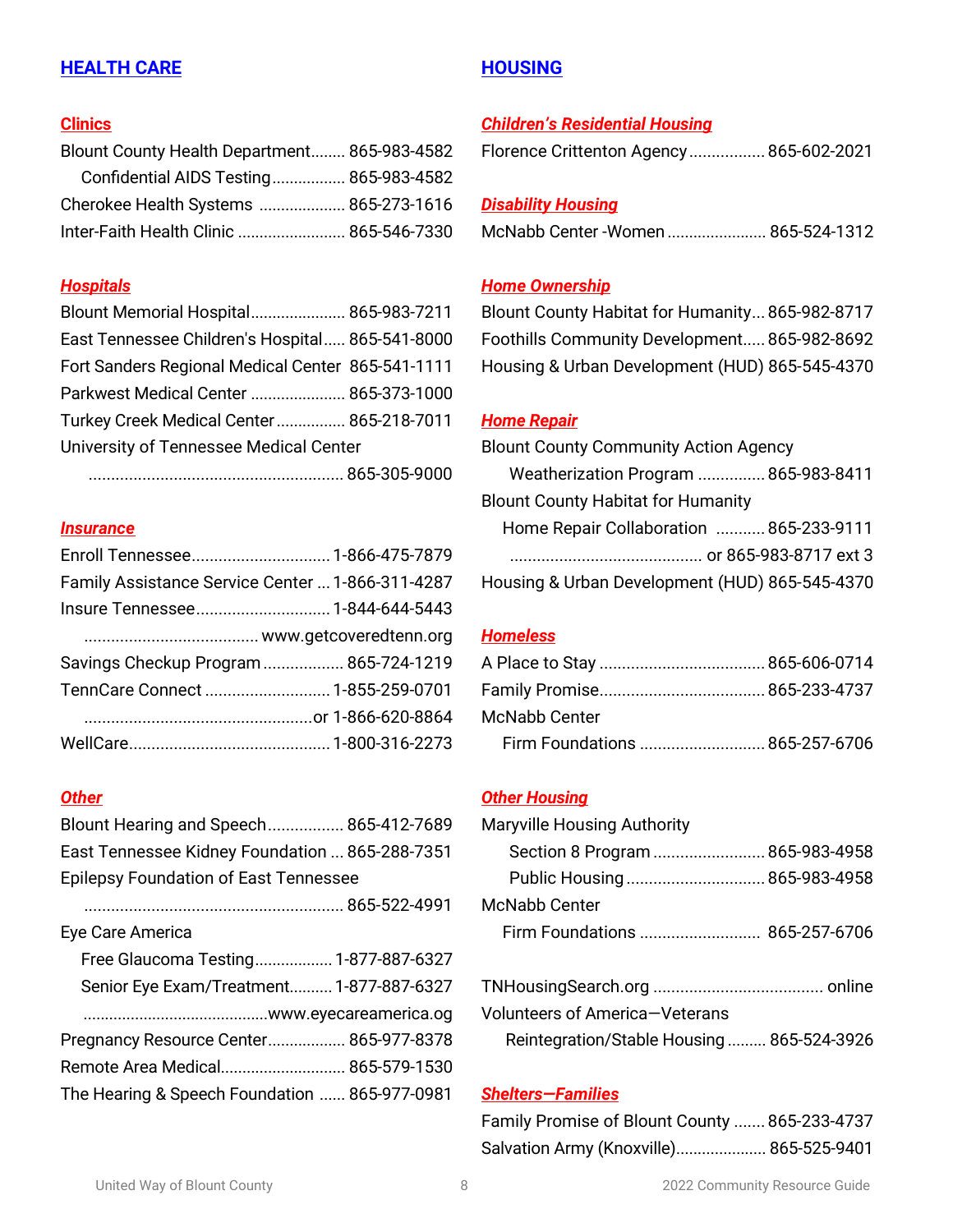# *Shelters—Men*

| Knox Area Rescue Ministries865-673-6540 |  |
|-----------------------------------------|--|
| Salvation Army (Knoxville) 865-525-9401 |  |

### *Shelters—Women*

| Haven House (abuse only)865-982-1087                |  |
|-----------------------------------------------------|--|
|                                                     |  |
| Knox Area Rescue Ministries865-673-6540             |  |
| Serenity Ministry (Recovery)865-673-6551            |  |
| <b>McNabb Center</b>                                |  |
| Family Crisis Center 865-637-8000                   |  |
| Salvation Army (Knoxville) 865-525-9401             |  |
| YWCA of Knoxville -Transitional Living 865-523-6126 |  |

# *Shelters—Youth*

McNabb Center Runaway Shelter and Safe Place .....865-523-2689

# **LEGAL ASSISTANCE**

| CASA - Court Appointed Special Advocates        |  |
|-------------------------------------------------|--|
|                                                 |  |
| Community Mediation Center865-594-1879          |  |
| <b>District Attorney General</b>                |  |
| Domestic Violence Unit & Victims of Crimes      |  |
|                                                 |  |
| ETHRA-Legal Assistance for Elderly 865-691-2551 |  |
| ETHRA- Public Guardianship for Elderly          |  |
|                                                 |  |
| Knoxville Bar Association865-522-7501           |  |
| Legal Aid of East Tennessee                     |  |
|                                                 |  |
|                                                 |  |

# Tennessee Human Rights Commission

| Discrimination: Employment, Housing,   |  |
|----------------------------------------|--|
| or Public Accommodation 1-800-251-3589 |  |

# **MEDICAL SUPPLIES/EQUIPMENT**

Blount Memorial Hospital

| Home Medical Equipment  865-980-5300        |  |
|---------------------------------------------|--|
| Muscular Dystrophy Association 865-588-1632 |  |
|                                             |  |

# **NUTRITION**

| <b>Blount County Health Department</b>       |  |
|----------------------------------------------|--|
| (WIC) Women, Infants & Children 865-983-4582 |  |
| University of Tennessee Extension Service    |  |
|                                              |  |

# **RENTAL ASSISTANCE**

| <b>Blount County Community Action Agency</b> |  |
|----------------------------------------------|--|
|                                              |  |
| Good Neighbors of Blount County 865-681-5420 |  |

# **SENIOR CITIZENS SERVICES**

### *Elder Day Care*

| Mt. Calvary Baptist Church |  |
|----------------------------|--|
|                            |  |

### *Geriatric Assessment*

| <b>Blount County Community Action Agency</b> |                                      |  |
|----------------------------------------------|--------------------------------------|--|
|                                              | Geriatric Screening Team865-983-8411 |  |

# *Miscellaneous*

| <b>Blount County Community Action Agency</b> |  |  |
|----------------------------------------------|--|--|
|                                              |  |  |
| <b>Smoky Mountain Meals on Wheels</b>        |  |  |
|                                              |  |  |
| Savings Checkup Program  865-724-1219        |  |  |
| <b>Blount Memorial Hospital</b>              |  |  |
|                                              |  |  |
|                                              |  |  |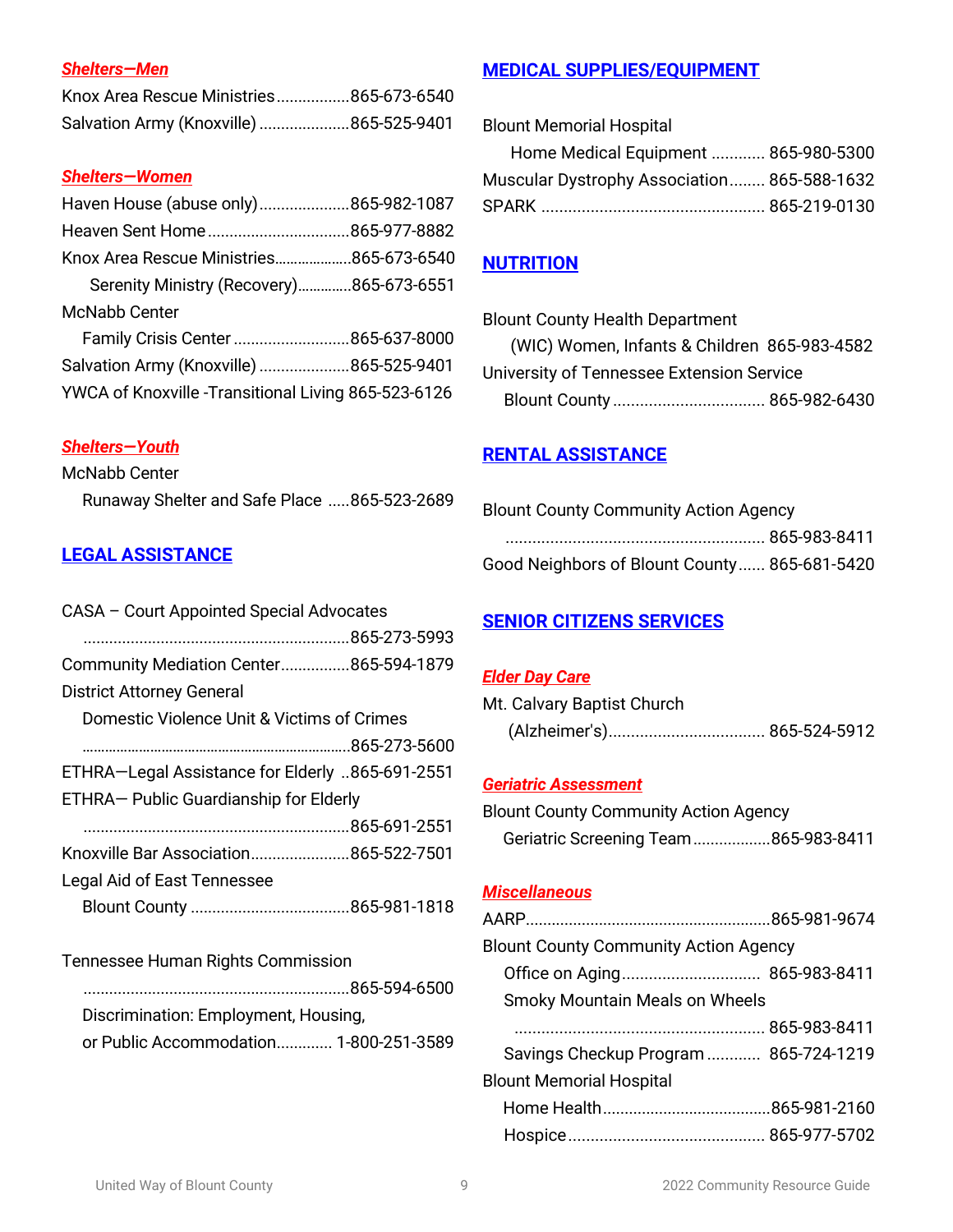| Senior Services 865-977-5744                  |
|-----------------------------------------------|
| Catholic Charities of East Tennessee          |
|                                               |
| East Tennessee Kidney Foundation              |
|                                               |
| Eye Care America-Senior                       |
| Eye Exam & Treatment 1-877-887-6327           |
| Everett Senior Center  865-983-9422           |
| Senior Citizens Home Assistance (SCHAS)       |
|                                               |
| Senior Community Service Employment Program   |
| Ext. 4252 at 865-691-2551                     |
| Social Security Administration 1-866-331-9091 |
| The Hearing & Speech Foundation               |
|                                               |

# **SUPPORT GROUPS AND INFORMATION**

| Al-Anon/Alateen Family Group  865-525-9040  |  |
|---------------------------------------------|--|
| Alcoholics Anonymous Hotline 865-522-9667   |  |
| Alzheimer's Tennessee 865-544-6288          |  |
| American Cancer Society  865-584-1668       |  |
|                                             |  |
| American Diabetes Association  865-524-7868 |  |
| American Heart & Stroke Association         |  |
|                                             |  |
| American Lung Association  1-800-586-4872   |  |
| Amputee Coalition of America 865-524-8772   |  |
| Arthritis Foundation  1-800-482-8858        |  |
| <b>Blount County Health Department</b>      |  |
| Confidential AIDS testing 865-983-4582      |  |
| <b>Blount Memorial Hospital</b>             |  |
| Breast Health Center  865-977-5590          |  |
|                                             |  |
|                                             |  |
| Senior Services Center  865-977-5744        |  |
| <b>Celebrate Recovery Maryville</b>         |  |
| First United Methodist Church  865-982-1273 |  |
|                                             |  |
| Cystic Fibrosis Foundation 865-583-0355     |  |
|                                             |  |

Epilepsy Foundation of East Tennessee

| Epilepsy Foundation of East Tennessee         |
|-----------------------------------------------|
|                                               |
| ETHRA (Long-Term Care Ombudsman               |
|                                               |
| Gamblers Anonymous  1-615-599-3201            |
| Haven House-Domestic Violence 865-982-1087    |
| Knoxville Academy of Medicine                 |
| Project Access Enrollment  865-531-2766       |
| Lupus Foundation of America  1-877-865-8787   |
| March of Dimes Birth Defects 865-694-6003     |
| Muscular Dystrophy Association 865-588-1632   |
| <b>National Multiple Sclerosis Society</b>    |
| Mid South Tennessee  1-800-344-4867           |
| Shriners (Kerbela Temple) 865-573-1901        |
| Spina Bifida Association                      |
| of Georgia & Tennessee  1-800-621-3141        |
| Tennessee Breast Center  865-984-9282         |
| The ARC of the Great Smokies 865-982-4455     |
|                                               |
| Thompson Cancer Survival Center  865-541-1678 |
|                                               |

# **TRANSPORTATION**

| American Cancer Society  865-584-1668         |  |
|-----------------------------------------------|--|
| No-charge transportation to & from treatment  |  |
|                                               |  |
| <b>Beech Grove Baptist Church</b>             |  |
|                                               |  |
| <b>Blount County Community Action Agency</b>  |  |
| Gas Cards for Job Seekers 865-983-8411        |  |
| SMiles Program (Senior Adults)  865-724-1331  |  |
| East Tennessee Kidney Foundation 865-288-7351 |  |
| <b>Family Promise of Blount County</b>        |  |
| Wheels to Work Program 865-233-4737           |  |
| Salvation Army (Job Seekers) 865-983-7135     |  |
| Shriners (Children to Hospitals) 865-573-1901 |  |

# **UTILITY ASSISTANCE**

Blount County Community Action Agency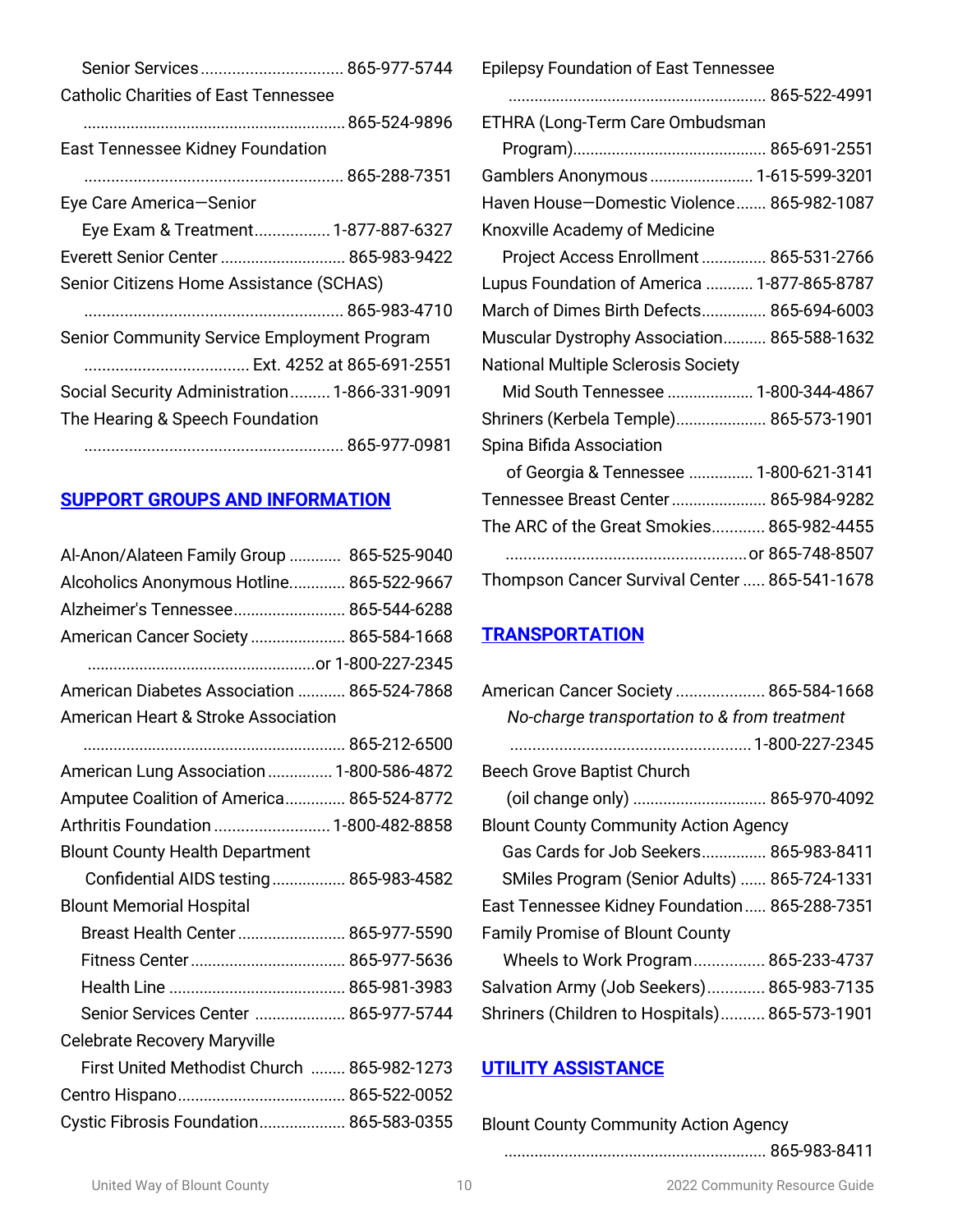| Cross Ministries (near Seymour)  865-579-6192 |  |
|-----------------------------------------------|--|
| Good Neighbors of Blount County  865-681-5420 |  |
| Tennessee Valley Coalition to End             |  |
| Homelessness (Veterans) 1-877-488-8234        |  |

# **VETERANS ASSISTANCE**

| <b>Blount County Department of Veterans</b>       |  |
|---------------------------------------------------|--|
|                                                   |  |
| James H. Quillen VA Medical Center                |  |
|                                                   |  |
|                                                   |  |
| Tennessee Valley Coalition to End                 |  |
| Homelessness (Veterans) 1-877-488-8234            |  |
|                                                   |  |
| University of Tennessee Veteran's                 |  |
| Pre-College Counseling 865-974-4466               |  |
| Veterans of Foreign Wars Post 5154                |  |
|                                                   |  |
| <b>Volunteers of America (Supportive Services</b> |  |
| for Veterans) ext. 261 at 865-524-3926            |  |
|                                                   |  |

# **VOLUNTEER OPPORTUNITIES**

| <b>Blount County Community Action Agency</b><br>SMiles (Rides for Senior Adults)  865-724-1331<br>Smoky Mountain Meals on Wheels. 865-983-8411 |
|------------------------------------------------------------------------------------------------------------------------------------------------|
| CASA - Court Appointed Special Advocates                                                                                                       |
|                                                                                                                                                |
| ETHRA (Long-Term Care Ombudsman                                                                                                                |
|                                                                                                                                                |
|                                                                                                                                                |
| Junior Service League  maryvillejsl@gmail.com                                                                                                  |
| Second Harvest Food Bank 865-243-8242                                                                                                          |
| Volunteer Blount volunteer.unitedwayblount.org                                                                                                 |
| Volunteer East Tennessee volunteeretn.org                                                                                                      |
| Volunteer Tennessee  voltnhq.galaxydigital.com                                                                                                 |





For more information, visit singlecare.com or call toll-free at (844) 272-9582.

©2021 SingleCare Administrators

United Way of Blount County 11 2022 Single Care Administrators - - - - - - - - - EW0321CA\_UWE<br>2022 Community Resource Guide